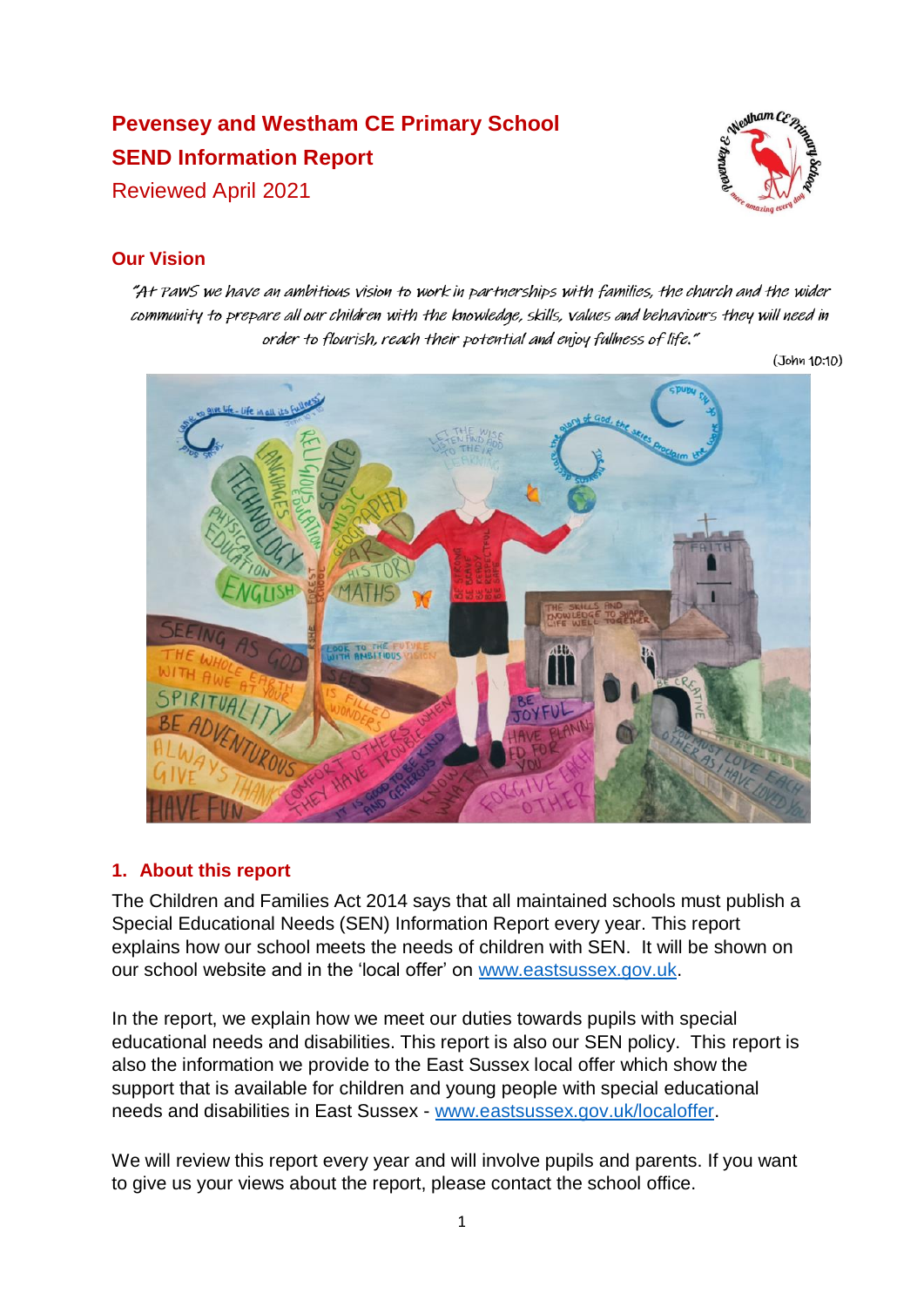## **2. Who do I contact?**

If you are thinking of applying for a place, contact the school office. School phone number: 01323 762269.

If your child is already at the school, you should talk to the child's class teacher, in the first instance. School phone number 01323 762269.

The Special Educational Needs Coordinator (SENCO) is responsible for managing and coordinating the support for children with special educational needs, including those who have Education Health and Care (EHC) plans. The SENCO also provides professional guidance to school staff and works closely with parents and other services that provide for children in the school.

The person responsible for leading provision for children with Special Educational Needs in our school in our Inclusion Manager, Lorraine Delaney. She is a member of the Senior Leadership Team and her role includes the responsibilities of SENCO (Special Educational Needs Co-Ordinator).

How to Contact: telephone number 01323 762269.

Best time to contact is term-time, during school hours (avoiding peak drop-off and pick-up times).

## **3. Which children does the school provide for?**

We are a Primary School. We admit pupils from age 4 to 11. We are a voluntary controlled, maintained school.

We are an inclusive school. This means we provide for children with all types of special educational needs. If you want a place for a child who an Education Health and Care plan, contact your Assessment and Planning Officer at East Sussex County Council. If you want a place for any other child with special educational needs, you should apply as normal and your application will be considered in the same way as applications from children without special educational needs.

- Pevensey & Westham CE Primary School admissions policy see school website.
- School admissions [www.eastsussex.gov.uk](http://www.eastsussex.gov.uk/)
- Contact Information for Families for admissions advice 0345 60 80 192

## **4. Summary of how the school meets the needs of children with SEN and disabilities.**

We at Pevensey and Westham CE Primary School are committed to providing all our children with a high-quality education. We provide equal opportunities for all and ensure that any differences that exist due to race, language, social background, gender, ability and special educational needs or disabilities are valued.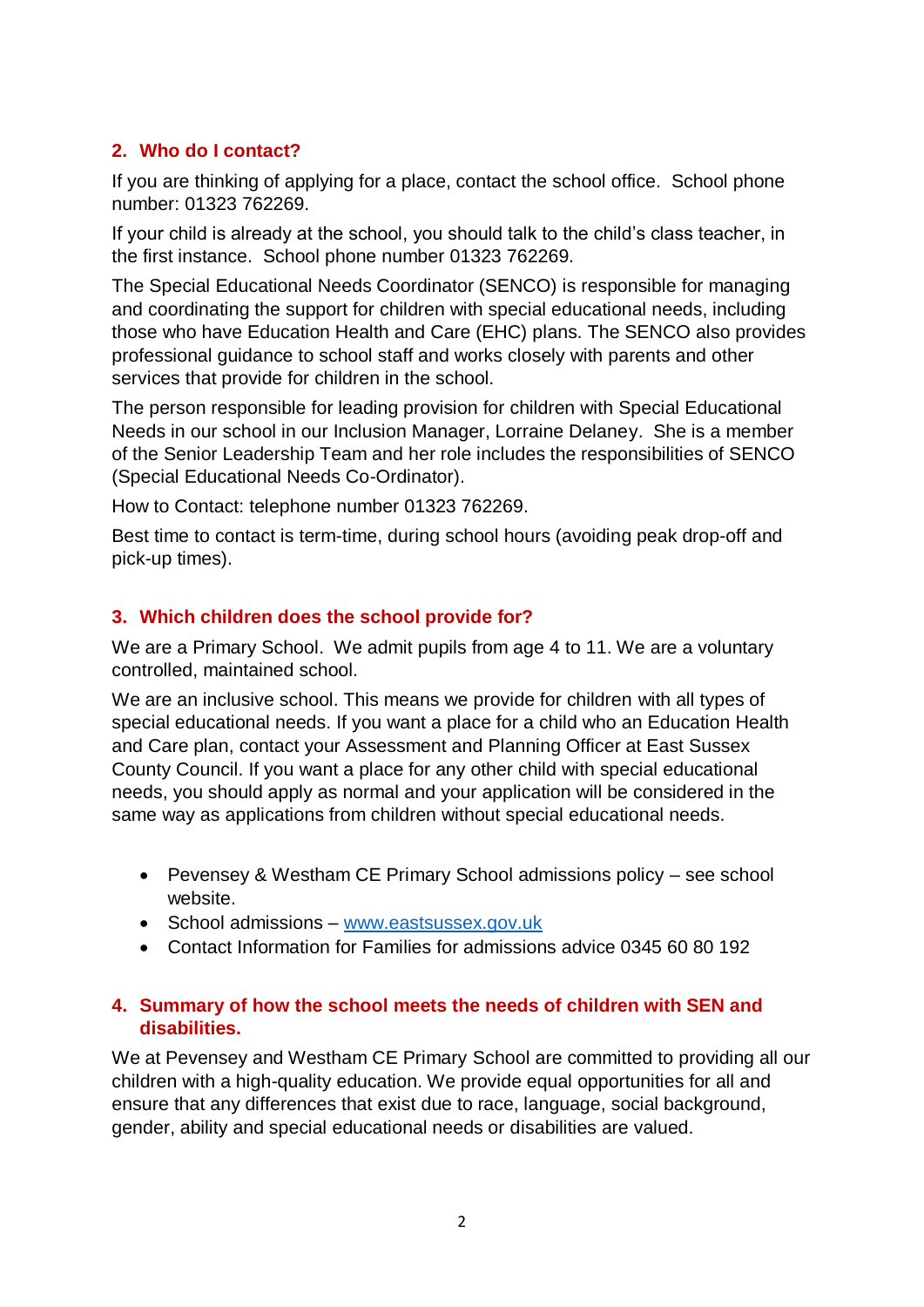We aim to ensure that:

- We meet the needs of every child and ensure that they are given full and equal access to a broad and balanced curriculum.
- We adopt a whole school approach to identify and assess children with SEND as early as possible.
- We find ways to overcome barriers to learning so that every child can fulfil his or her potential.
- Children with SEND are involved in decisions affecting their future learning and targets, with their views sought and considered.
- We work in partnership with parents and carers, recognising the vital role they play in supporting their child's wellbeing and education.
- We liaise closely with outside agencies to enable every child and all involved in delivering personalised learning needs, to have access to specialist support and expertise.

The graduated approach is at the heart of whole-school practice as we are continually assessing, planning, implementing and reviewing our approach to teaching all children. Provision for children with SEN starts with good quality first teaching for all children and we understand that it is teachers' responsibility to adapt teaching to respond to the strengths and needs of all pupils, as described in the SEND Code of Practice.

Underpinning ALL our provision in school is the graduated approach cycle of:



All teachers are responsible for every child in their care, including those with special educational needs.

## **Assess**

Assessment of need starts with a whole-school approach to quickly identify where a child is not making adequate progress, despite high-quality teaching. Teachers use a range of sources of information that can draw on to establish areas of pupils' need.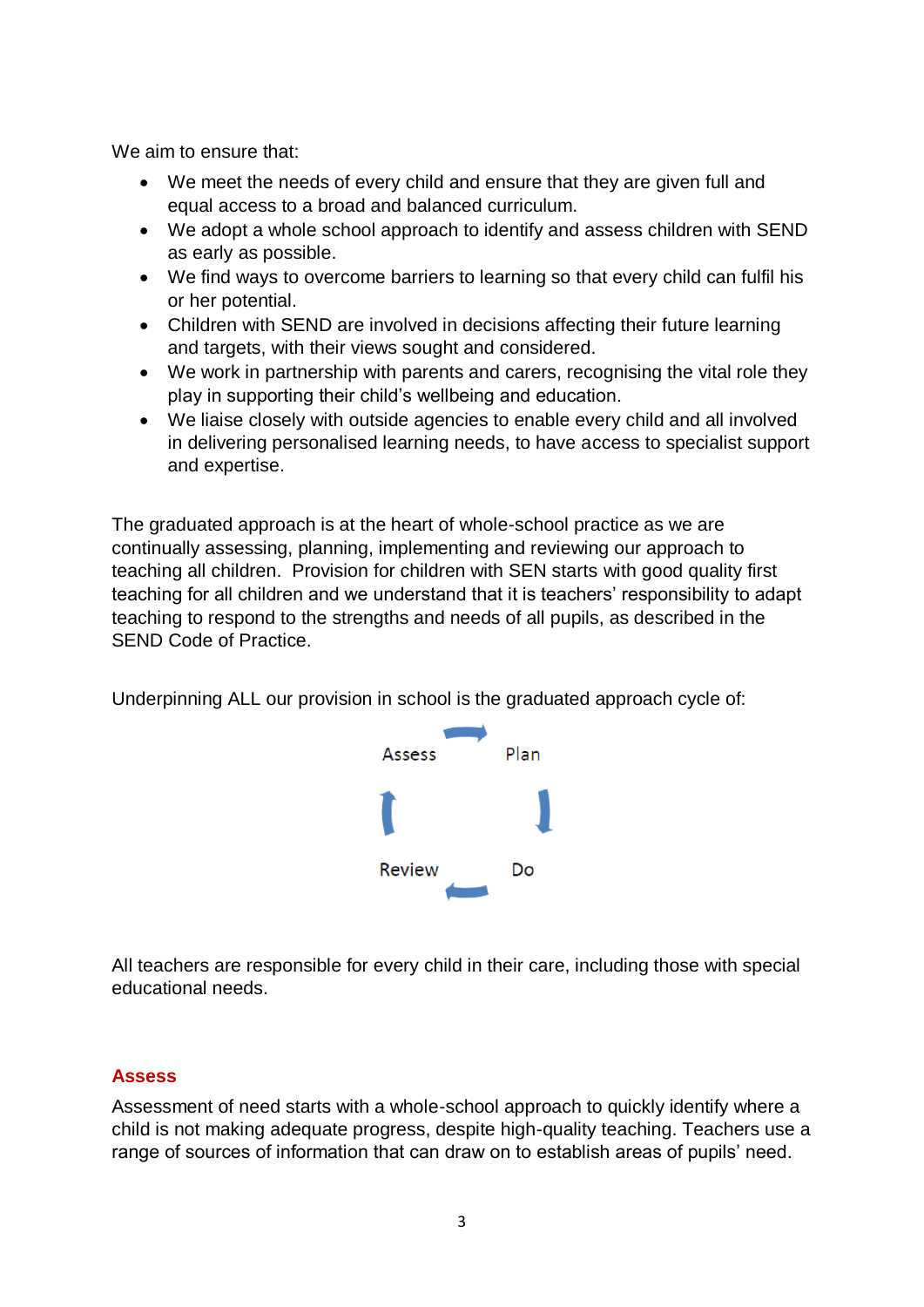## **Plan**

Teachers differentiate their planning and make necessary adjustments to teaching, support and use of resources that would be most effective based on pupils' need.

All children who have an Education, Health and Care Plan (EHCP) have their provision outlined on an APDR document (Assess, Plan, Do, Review Document). A small number of children with more complex needs but without an EHCP have an Additional Needs Support Plan, which is a more detailed APDR. It is the responsibility of the class teacher to plan for interventions and inclusion techniques that any child may require within the class. Advice on planning can be sought from the SENCO. Progress of all pupils is discussed at Pupil Progress Meetings.

## **Do**

It is recognised that Quality First Teaching enables all children with SEND to make the best progress. Teachers plan for individual children as part of the whole class planning process using specific techniques and strategies to include individual pupils.

## **Review**

Children's progress is regularly reviewed as part of our ongoing assessment processes. We will use data and feedback from teachers, TAs and pupils to track the effectiveness of strategies and interventions that have been used. In addition, review meetings are held three times a year and include parents/carers, staff and external agencies, as appropriate. If a strategy or intervention is not proving to be effective, we discuss alternative provision and/or involve external agencies in providing advice.

We are committed to making reasonable adjustments to ensure participation for all, as part of our responsibilities under the Equality Act 2010. This legislation places specific duties on schools, settings and providers including the duty not to discriminate, harass or victimise a child or adult linked to a protected characteristic defined in the Equality Act and to make 'reasonable adjustments.'

We work within the framework of The Children and Families Act 2014, which places duties on schools to use their best endeavours to meet the special educational needs of children and young people whom they educate. The SEN and disability Code of Practice gives details of how schools should fulfil this duty.

If the child is looked after by the local authority, they will have a Care Plan including a Personal Education Plan (PEP) and a Health plan. We will co-ordinate these plans with the SEN support plan and will involve parents and foster carers or social workers in discussions.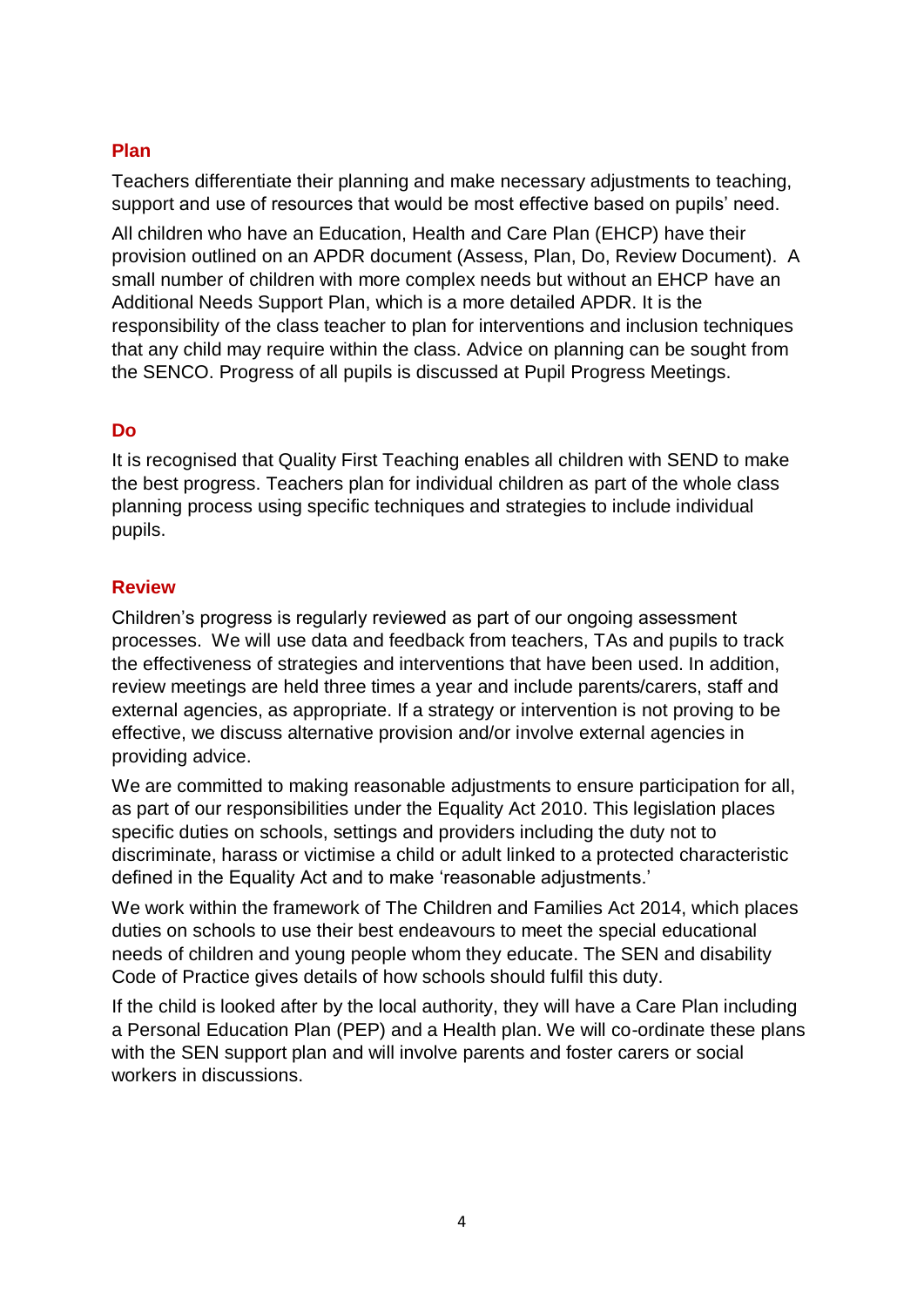# **5. How does the school identify children's special educational needs?**

We aim to identify children's special educational needs (SEN) as early as possible, so that every child achieves the best possible outcomes. We achieve this by:

- Liaising closely with nursery schools prior to children joining the school;
- Listening to and investigating concerns from parents/carers;
- Close tracking of children's progress and attainment;
- Ongoing professional dialogue within the school community.

For most children, their needs will be met in the class by the class teacher through quality first teaching and, where needed, a range of interventions.

A pupil has SEN where their learning difficulty or disability calls for special educational provision. That is provision which is different from or additional to that normally available to pupils of the same age.

Children may have one or more broad areas of special educational need:

- Communication and interaction including speech and language difficulties and autism
- Cognition and learning including developmental delay and specific learning difficulties such as dyslexia, dyscalculia and dyspraxia.
- Social, emotional and mental health difficulties including difficulties with behaviour, attention deficit hyperactive disorder, an attachment disorder or anxiety.
- Sensory and/or physical needs- including visual and hearing impairment, dyspraxia, cerebral palsy and other physical disabilities or medical conditions which affect a child's learning.

Full use is made of information passed to us when a child joins our school and we use assessments during the Foundation Stage to identify any difficulties pupils may have. We do this through observations and baseline assessments on entry and ongoing teacher assessment and observation of progress against the Early Learning Goals. Every child in Foundation is screened using Infant Language Link during their second term of school, so we can quickly put any necessary support into place. Where a teacher has concerns about a child's speech articulation, they will also screen the child using Speech Link by the end of the second term.

We recognise that difficulties related solely to limitations in English as an additional language (EAL) are not SEN. Where there are concerns about lack of progress for a child who speaks English as an additional language, the class teacher and Inclusion Manager will work together to determine whether this is due to limitations in the child's command of English, or if it arises from SEN or a disability. Further support, if required, is sought from the EAL Service.

We have two dyslexia specialist teaching assistants which enables us to offer pupils a diagnostic screening test. We would discuss this with parents/carers should there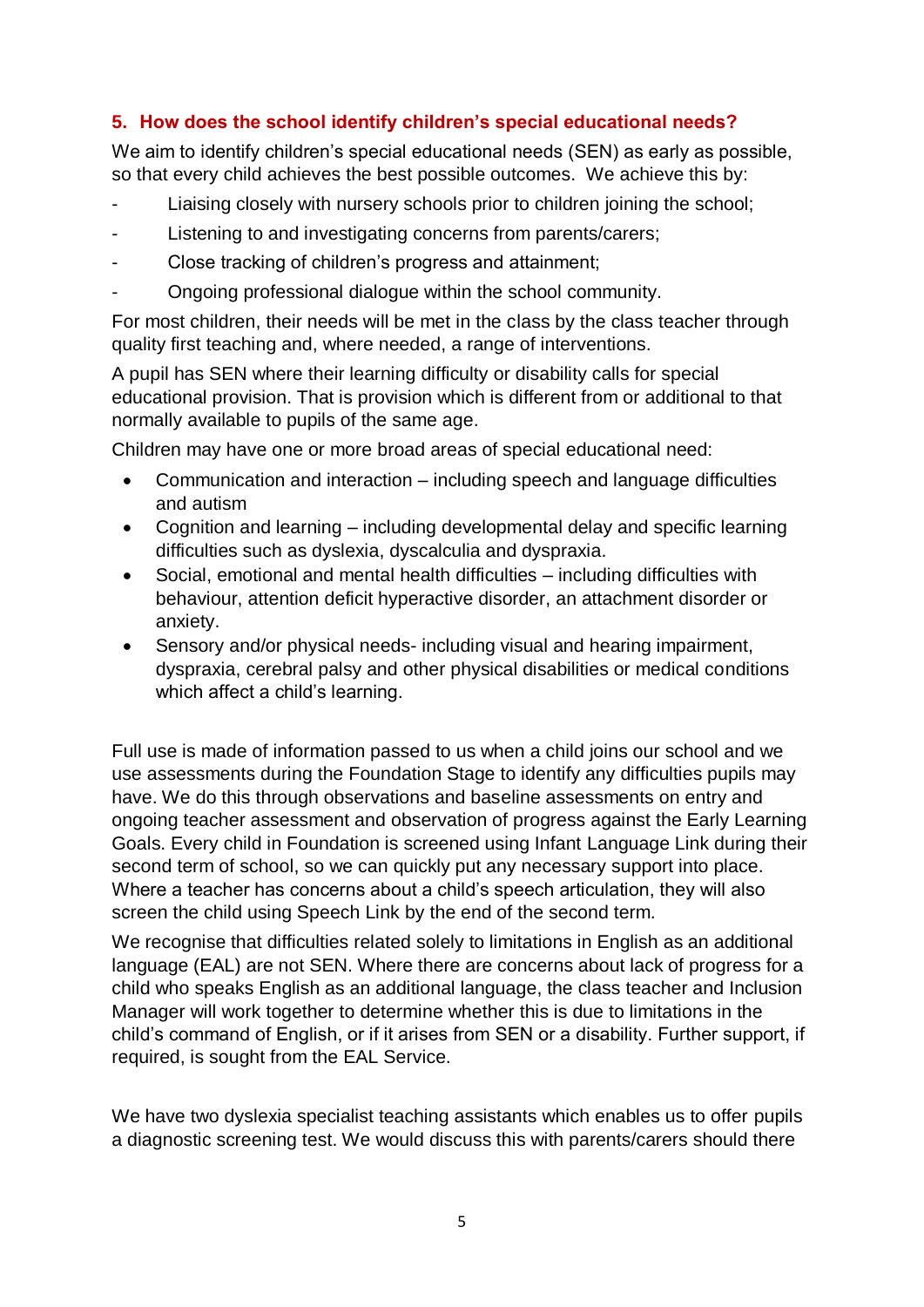be evidence of this possibly being the underlying cause of difficulties with progress and attainment.

For some children, SEN can be identified at an early age. However, for other children and young people, difficulties become evident only as they develop. We continually assess each child's progress. If a child is making less than the progress we would expect for their age or individual circumstances, we will consider whether they have special educational needs.

Other methods used by teachers to identify older pupils with SEN may include:

- Information from parents and carers
- Information from the child
- Ongoing teacher assessment and observation
- Regular meetings between class teachers and Senior Leadership Team to review pupils' progress
- Screening assessments (e.g. Language Link or Boxall Profile)
- End of key stage or other school-based test results
- Information from previous schools

The Inclusion Manager is actively involved in target setting and pupil progress meetings, to ensure that children who need additional support are identified and support put into place as soon as possible.

We recognise that parents and carers play an active and valued role in their children's education and that they have unique strengths, knowledge and experience to contribute to the shared view of their child's needs and how they are being met. We listen when parents and carers raise concerns and use this information when identifying if a child has a special educational need. We also listen to and address any concerns raised by children themselves and use different ways to give pupils a voice, depending on their age and understanding.

Persistent disruptive or withdrawn behaviours do not necessarily mean that a child has SEN. We implement a whole school approach to pupil wellbeing which is detailed in our Mental health and Wellbeing Policy. The aim of this policy is to outline the school's approach to promoting positive mental health and wellbeing. This policy outlines a 3 stage approach to supporting pupils who may be identified as needing additional support with their emotional wellbeing. See Appendix A for details of this staged approach. Adopting a whole school approach to mental health and wellbeing enables us to support all children to feel safe and happy in order to learn effectively, fulfil their potential and take pride in their achievements. If initial assessment, support and targeted intervention does not show improvement, additional assessment and advice may be sought from an outside agency such as Education Support Behaviour Attendance Service.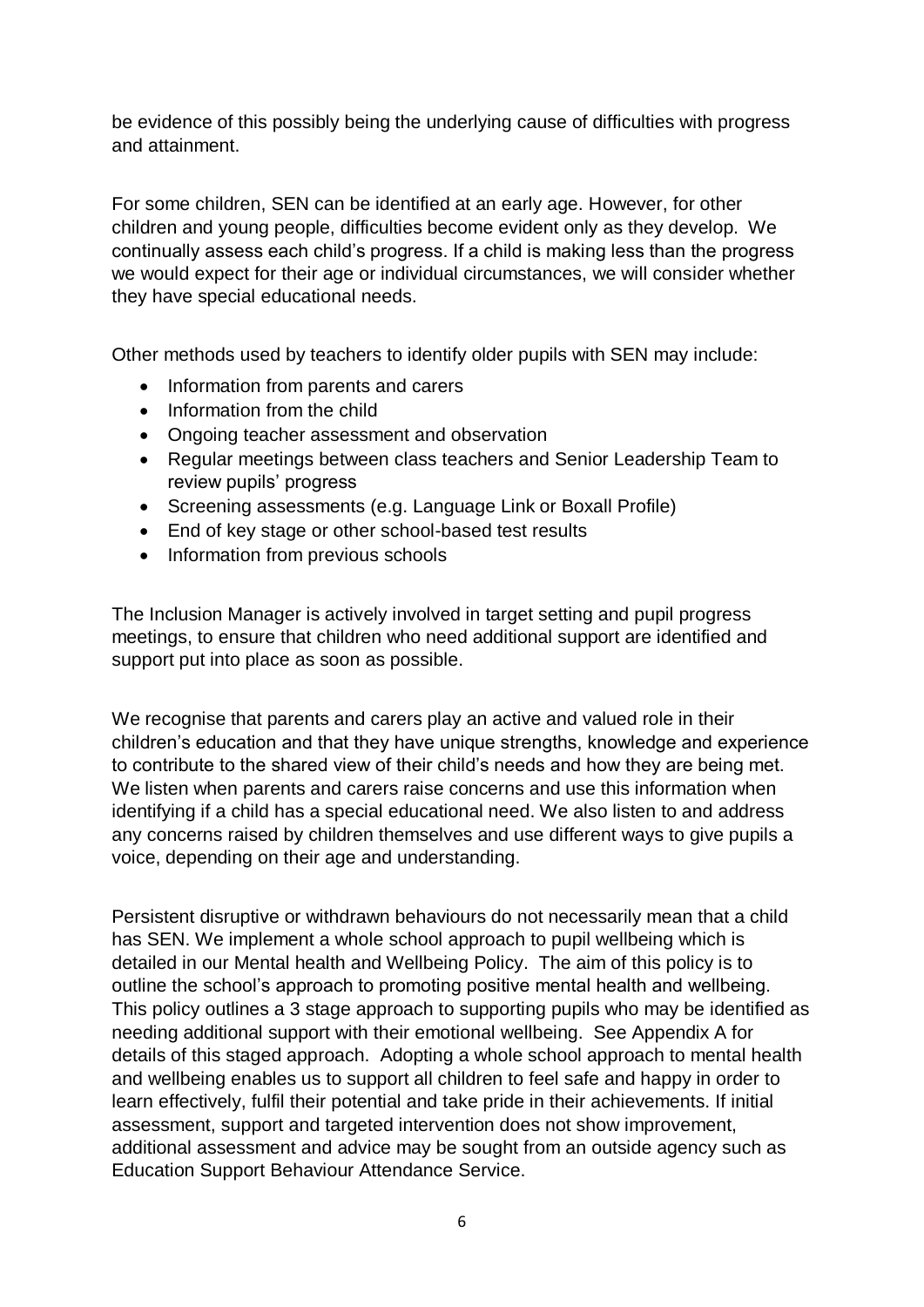## **6. How does the school teach and support children with SEN?**

All children's needs are best met by high-quality, differentiated teaching which is based on children's prior knowledge and promotes independence, taking account of the needs of each child, with in-built support and challenge. This quality teaching is informed by regular assessment and feedback. It includes the provision of an inclusive learning environment, specific interventions, support from trained teaching assistants and a range of specific resources to target individual needs. Children make the most progress when they are working with their teacher and peer group within the classroom setting and our aim is to make children independent and successful learners, relying less and less on adult support as they progress through the school.

Where pupils are identified as needing additional support or having special educational needs, the school provides for these additional needs in a variety of ways.

The range of provision currently available includes:

- In class focussed support from teacher.
- In class support for individuals or small groups from support staff, Teaching Assistants (TA) or Individual Needs Assistant (INA).
- Small group intervention with class TA away from class
- Targeted Individual support for specific programmes.
- Provision of alternative learning materials/ special equipment.
- Attendance of supervised lunch time club.
- Access to Specialist Support Services E.g. Parent Support Advisor, Children and Adolescent Mental Health Service (CAMHS), Occupational Therapy Services, Physiotherapy support, Service for Children with Sensory Needs, East Sussex behaviour and attendance service (ESBAS).

## **7. How will the curriculum and learning environment be matched to the child's needs?**

All pupils will have access to a broad and balanced curriculum which is suitable for all our pupils. We will set high expectations for all pupils. We adjust the curriculum for each child with SEN to make sure that they can access the subjects at their own level and make progress. This is called 'differentiation'.

The school regularly monitors the progress and attainment of every child through pupil progress meetings. We will look at the child's level of achievement and see what support they need to make good progress and reach their potential. We will talk with children and parents as part of the SEN support cycle and graduated approach.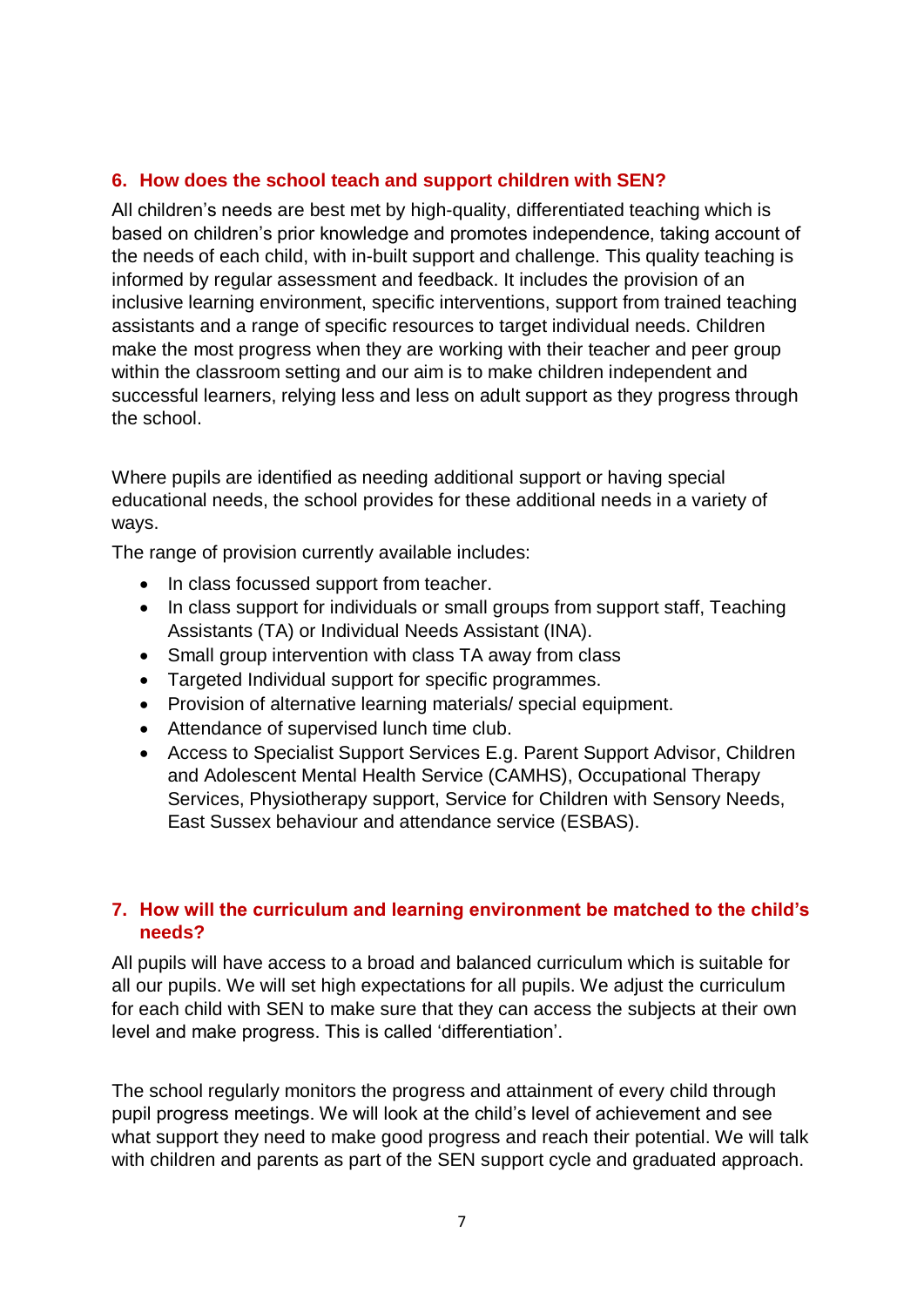## **8. How are parents and carers involved in reviewing children's progress and planning support?**

As a school we believe that parents and carers should be at the heart of the SEN process and we value the contribution of parents and carers who know their child best. We are committed to building positive relationships with parents and carers, seeking their views about their child's development and keeping them updated with progress.

The school aims to work in partnership with parents and carers. We do so by:

- Giving parents and carers opportunities to play an active and valued role in their child's education.
- Keeping parents and carers informed and giving support during assessment and any related decision-making process about SEND provision.
- Encourage communication by ensuring accessible information.
- Encouraging parents and carers to communicate with school, sharing relevant information and concerns.
- Focusing on the child's strengths as well as areas of additional need.

Twice a year, class teachers provide a written progress report which highlights areas of progress and strength together with next steps. This takes the form of a one-page brief summary mid-year and a longer report at the end of year.

Parents are invited to make an appointment with class teachers to discuss their children's progress. Where a pupil is receiving SEN support, teachers will meet with parents and carers at parents' evening to set clear outcomes and review progress towards them, discuss the support in place to help achieve them, and identify the responsibilities of the parent, the pupil and the school. Support is planned in order to help pupils reach the agreed outcomes and reviews will have a focus on pupil's progress towards these outcomes. Class teachers will record the review of progress, outcomes and provision in a SEN support plan using the Assess, Plan, Do, Review Proforma, a copy of which will be given to parents and carers of children receiving SEN support.

Some children may have more complex needs which may require an additional review meeting up to three times a year. This meeting will usually involve parents and carers, class teacher and Inclusion Manager.

The pupils of parents on an Education Health Care Plan are invited to a more formal Annual Review of the plan once a year, which is one of the three meetings described above. Other professionals involved with the pupil may also be invited.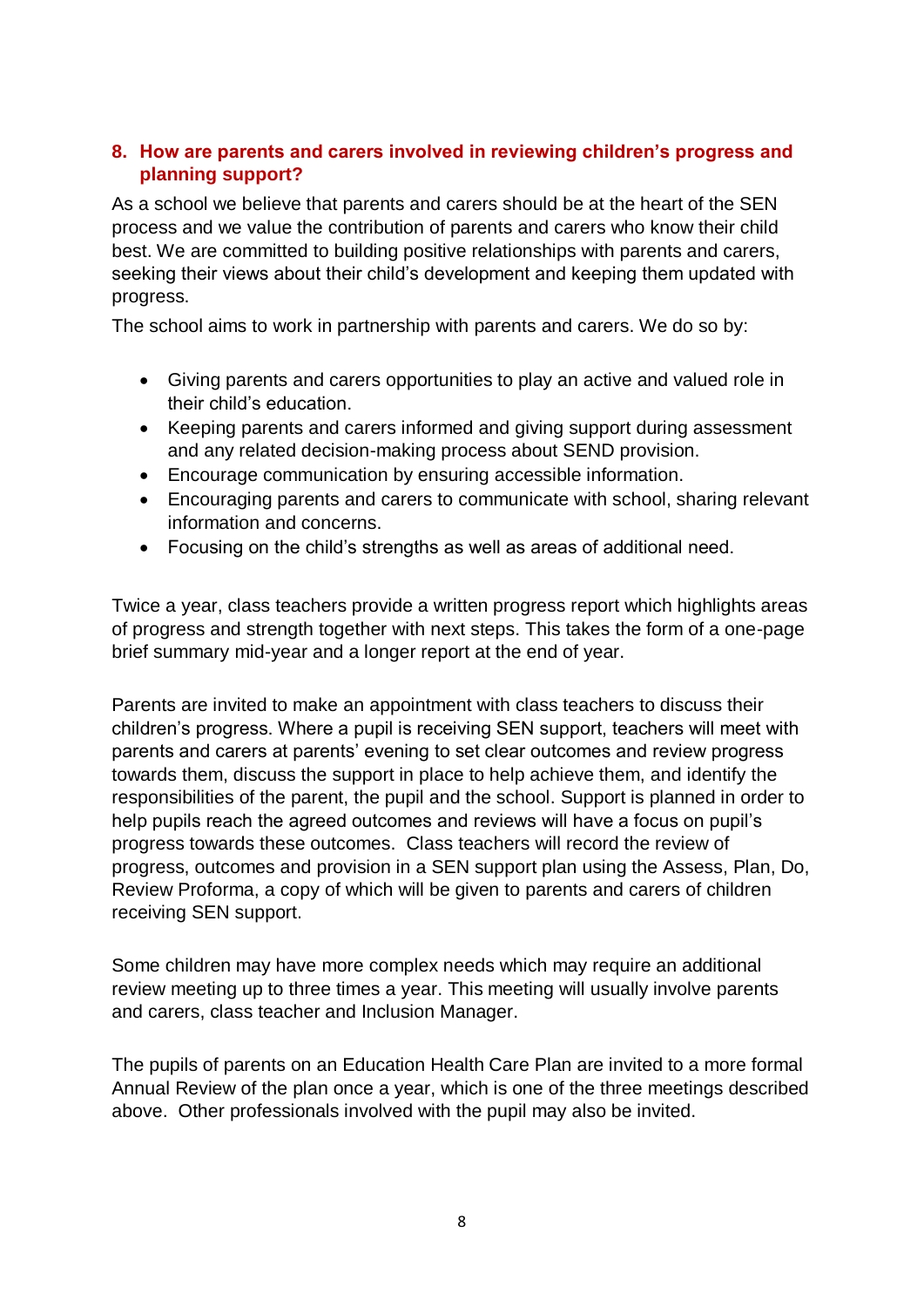Furthermore, teachers and the SENCO are available throughout the year to discuss any concerns parents or carers may have about their child. An appointment can be booked through the school office or by emailing the relevant person.

## **9. How are children involved in reviewing their progress and planning support?**

The school recognises that all pupils need to be included in, and as appropriate consulted on, decisions about their support in school. The table below shows the types of opportunity a pupil will have to do this, to ensure an active involvement in decisions about their targets and support.

|                                                                     | Who's<br>involved?                                                                            | How often?                                                       |
|---------------------------------------------------------------------|-----------------------------------------------------------------------------------------------|------------------------------------------------------------------|
| Self-assessment                                                     | Pupil, Class<br>teacher.                                                                      | Ongoing                                                          |
| Class RHSE /<br><b>Circle Times</b>                                 | Pupil, Class<br>teacher.                                                                      | Weekly                                                           |
| <b>Worry Box</b>                                                    | Pupil, Class<br>teacher                                                                       | Ongoing as<br>needed                                             |
| <b>Pupil Voice</b>                                                  | Pupil, SENCO,<br>Leadership,<br>Class teacher                                                 | Ongoing<br>according to<br>individual<br>monitoring<br>schedules |
| <b>SEN support</b><br>review meetings                               | Pupil, Class<br>Teacher,<br>Parents/Carers,<br>supported by<br>SENCO.                         |                                                                  |
| Annual reviews<br>(EHC plans only)                                  | Pupil,<br>Parents/Carers,<br>Class Teacher,<br>SENCO, Support<br>Services, Local<br>Authority | Annually                                                         |
| Pupil reflection<br>of the school<br>year in their<br>school report | Pupil, Class<br><b>Teacher</b>                                                                | Twice a year                                                     |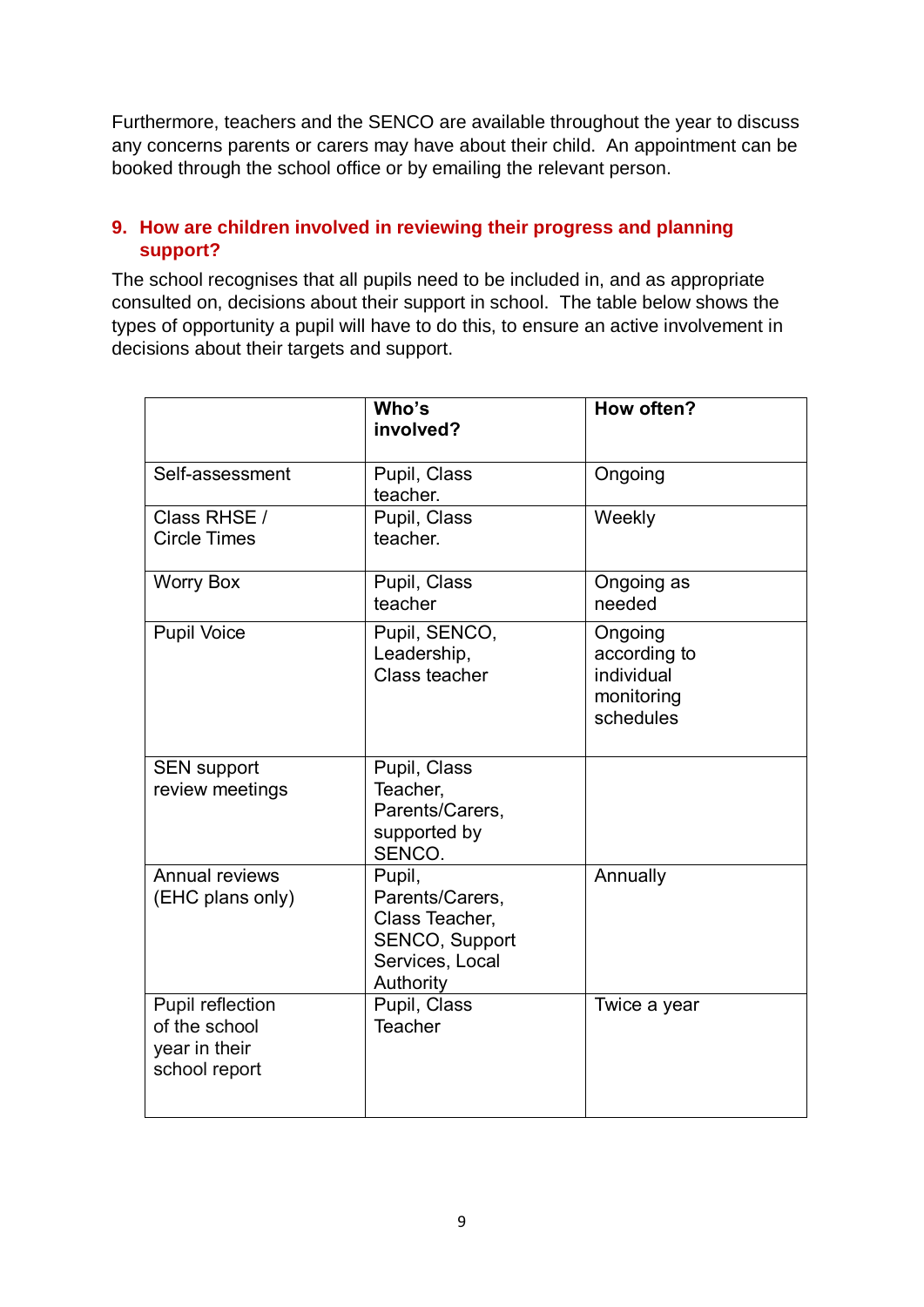#### **10.How does the school prepare and support children to transfer to a new school/college or the next stage of education and life?**

We understand that moving from one school or setting to another can be a challenge. While all children benefit from positive experiences of transition, some may require additional support; children with special educational needs and disabilities often find transition more challenging than their peers. We are committed to supporting children when transitioning between schools in order to make the experience as positive as possible and to promote good outcomes for them.

Links are actively maintained with the main receiving secondary schools. The SENCOs of all schools liaise regularly and information is passed both ways to ensure successful transition.

The Year 6 Teachers and SENCO work closely together to gather information about pupils and plan additional transition visits and meetings as needed. We are flexible in our approach according the needs of individual pupils.

Pupils coming into Early Years foundation stage (reception class) have several opportunities to visit in small groups, attend whole class story sessions and have the option of a home visit in order to get to know the children and pass on information.

## **11.What training do school staff have?**

When we plan support for a child, we think about the knowledge and skills their teachers and support staff will need. Evaluation of the needs of our children regularly takes place, with a focus on providing high quality teaching and learning to support the children. We plan training for staff members through staff meetings, individual CPD programmes and INSET training days. Training is based on priorities in the whole school development plan which is created in consultation with SLT and governors at the start of each academic year.

Our SENCO is currently completing the National Award in Special Educational Needs Co-ordination which is a requirement within the new code of practice. This is due for completion in December 2021.

Our teaching assistants receive regular training on specialist areas based on the additional needs of the children they work with, for example running interventions such as Precision Teaching, Jump Ahead, Sensory Circuits or Language Link or supporting children with a specific need such as ASD. Our teaching assistants have a range of experience and expertise and include TAs with core subject specialisms (English, Maths, Science) as well as speech and language needs, wellbeing and behaviour.

All our staff have regular safeguarding training.

We have a wide range of training available to us:

East Sussex County Council training for schools – [www.czone.eastsussex.gov.uk](http://www.czone.eastsussex.gov.uk/)

Inclusion Development Programme – [www.dponline.org.uk](http://www.dponline.org.uk/)

Advanced training materials – [www.advanced-training.org.uk](http://www.advanced-training.org.uk/)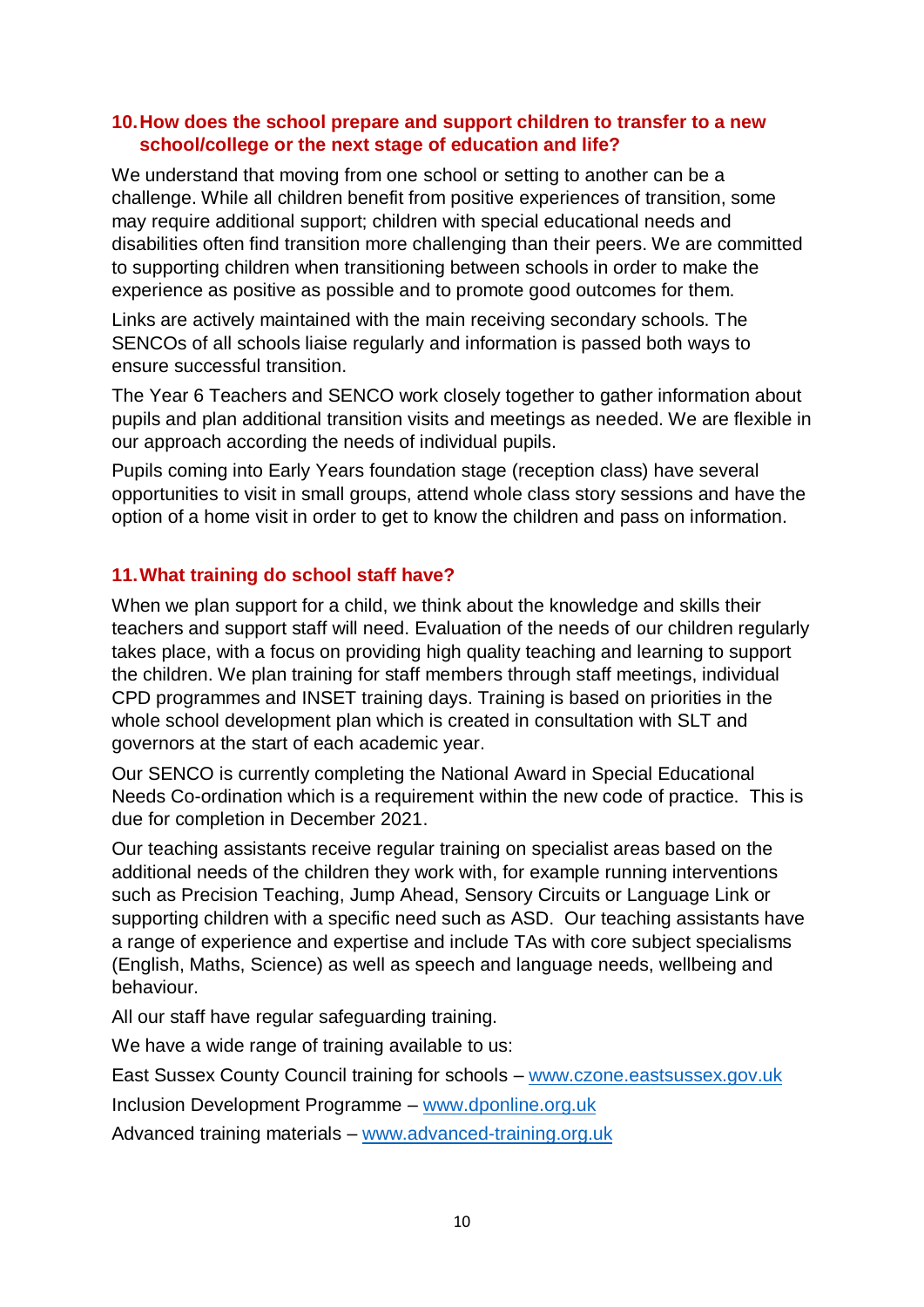#### **12.How does the school measure how well it teaches and supports children with SEN?**

We regularly and carefully review the quality of teaching for all pupils to make sure no-one under achieves. We do regular lesson observations and work scrutiny in order to look at whether our teaching and programmes of support have made a difference. We use data and information systems to monitor the progress and development of all pupils. This helps us to develop the use of interventions that are effective and to remove those that are less so.

We send home a parent questionnaire every year then summarise the results and feedback to parents. This information helps to inform the school improvement plan. We also invite parents to provide feedback at meetings, through responding to SEN Support Plans and through the Ofsted parent view website. <https://parentview.ofsted.gov.uk/>

#### **13.How accessible is the school and how does the school arrange equipment or facilities children need?**

We are committed to making school accessible. We are subject to the Equalities Act and will make reasonable adjustments and provide auxiliary aids and services to prevent a disabled child being disadvantaged. We plan carefully which classrooms to place children in who have accessibility needs.

[https://czone.eastsussex.gov.uk/supportingchildren/equality/Pages/theeq](https://czone.eastsussex.gov.uk/supportingchildren/equality/Pages/theeq%20ualityduty.aspx)  [ualityduty.aspx](https://czone.eastsussex.gov.uk/supportingchildren/equality/Pages/theeq%20ualityduty.aspx)

We will work closely with the child and their parents to provide access, support and learning experiences that maximise their potential.

## **14.How are children included in activities with other children, including school trip?**

Through careful planning and reasonable adjustments, pupils with SEN engage in the activities of the school together with those who do not have SEN and are encouraged to participate fully in the life of the school and in any wider community activity.

We work with parents and pupils to listen to their views, feelings and wishes to ensure pupils with SEN engage fully in the life of the school and in any wider community activity.

We ensure that all children are included in all extra-curricular activities provided by the school. Where specific and different provision is required, this is done in consultation with parents/carers and any relevant outside services. The school will work with parents and carers to provide the necessary equipment and support needed to enable all children to enjoy full participation in all areas of the curriculum. There is an expectation that parents/carers will work with the school to allow their children's full participation. This may involve a number of reasonable adjustments, such as parents/carers accompanying their children on occasions, or agreeing to flexible arrangements, such as different transport or adjusted timings.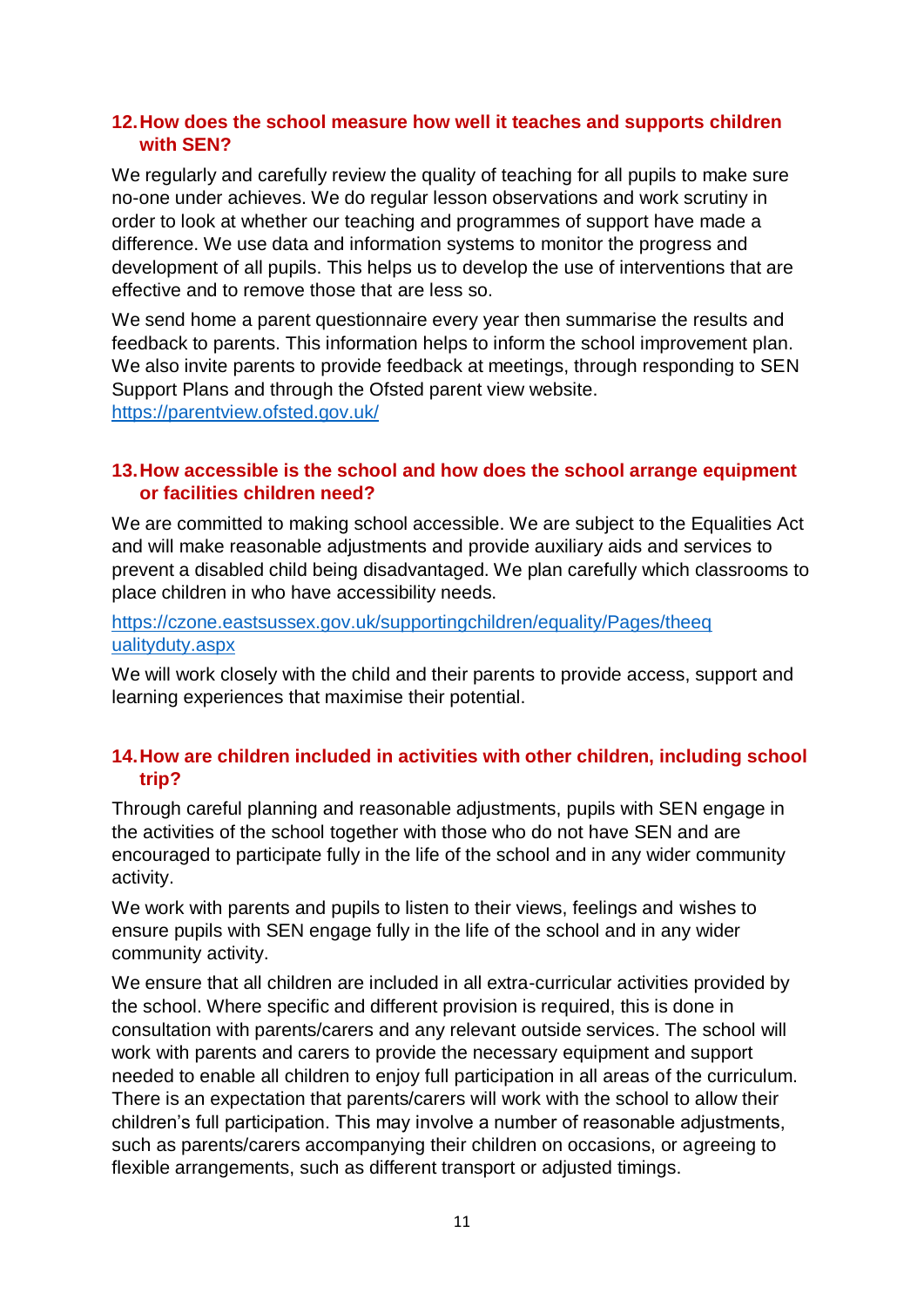#### **15.What support is there for children's overall well-being and their emotional, mental and social development?**

We recognise the impact the Covid19 pandemic has had on our pupils. We have introduced a new whole school approach to mental health and emotional wellbeing this year to reflect this. Appendix A details our 3 stage approach to emotional wellbeing. To ensure we can offer the best support to our pupils we have implemented a robust programme of staff CPD. This includes:

- 6 staff members trained as Mental Health First Aiders.
- 3 staff members trained as Nurture Practitioners and the use of the Boxall Profile to assess need and implement programmes of provision.
- 3 staff members currently being trained as Emotional and Literacy Support Assistants (ELSAs). This training is led by the Educational Psychology service team.
- 6 staff members trained in the use of zones of regulation with a whole school approach being adopted in September 2021.
- 3 staff members trained in the use of the sensory circuit provision programme.

Our collective worships promote children's spiritual, moral, social and cultural development. Our school Christian values are embedded within pastoral support programmes external to and during class-based lessons.

The school provides support for all pupils through our RSHE curriculum.

We offer 1:1 and group support to pupils who require additional support with their social, emotional and mental health needs.

Pupils who struggle with lunchtimes for physical/medical or sensory reasons will be invited to attend lunch club supported by an adult.

The school may work with other services to support children, e.g. Education Support, Behaviour & Attendance Service (ESBAS), Child and Adolescent Mental Health Services and Early Help services. We will monitor and review progress, with the child and parent, so that we can see good outcomes for them. We will do this as part of the graduated SEN support planning cycle of assess, plan, do and review.

#### **16.What specialist services does the school use to support children and their families?**

As part of the cycle of SEN support (assess, plan, do, review) we will consider whether we need to involve other services to make sure the child's specific needs are met. Parents are always involved in any decision to involve specialists.

<https://new.eastsussex.gov.uk/childrenandfamilies/specialneeds/searchfor-services/> <https://new.eastsussex.gov.uk/childrenandfamilies/specialneeds/healthservices/>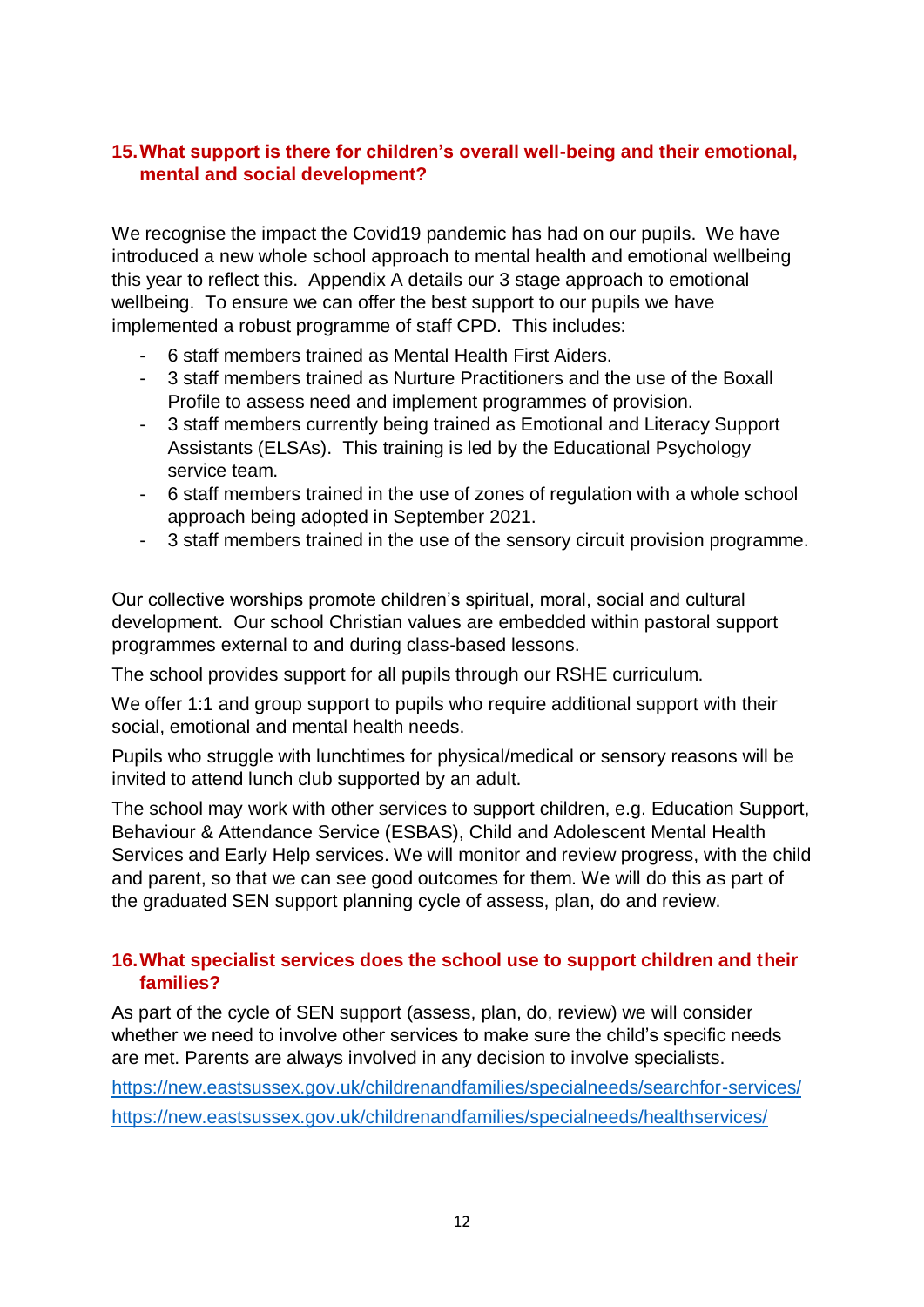The school maintains positive and regular contact with support services in Children and Young People's Services. One or more of the following agencies might be asked to support in the work with a child:

- Educational Support, Behaviour and Attendance Service (ESBAS): this service helps schools to develop effective behavioural and therapeutic support for vulnerable pupils.
- Speech and Language Therapy Service (SALT)
- Service for Children with Sensory Needs (SCSN)
- Child and Adolescent Mental Health Service (CAMHS): offers support to parents, carers, children's services professionals, and young people with severe mental health disorders. They can offer advice on appropriate support, diagnosis of mental disorders, therapeutic work with young people to treat their complex, severe or persistent mental health difficulties.
- Children's OT and Physiotherapy Service via the NHS
- The school health service
- Social worker and Family Support team: lead professionals in all cases where a child protection plan is required. The social work team intervene to support families where children are at risk of neglect or abuse of a physical, emotional or sexual nature. Referrals may be made for support or to investigate risk of harm.
- Communication, Learning and Autism Support Service (CLASS): this service offers support for children attending mainstream schools who need outreach support for autism spectrum disorder (ASD)
- The Early Years' Teaching and Support Service: support children aged 0-5 years with disabilities and complex needs. They can offer support at the child's home, pre-school and through the early days at school. They also have information on local parent and toddler sessions and training for parents and professionals working with young children.
- Educational Psychology Service: children and young people can sometimes face learning, social and emotional problems and educational psychologists are there to help. They can help children to overcome difficulties that may be preventing them from learning to the best of their ability.
- Traveller and English as an Additional Language Service (TEALS): provides language support for pupils whose first language is not English.

The above support is used to complement the existing support in school, where we have a range of highly skilled TAs ready to support children, teachers and parents by delivering high quality intervention/provision in areas such as speech and language, social skills, behaviour, sensory integration, fine and gross motor skills and dyslexia friendly teaching strategies and materials.

## **17.Where can I get information, advice and support?**

School website:<https://pevenseyschool.org.uk/>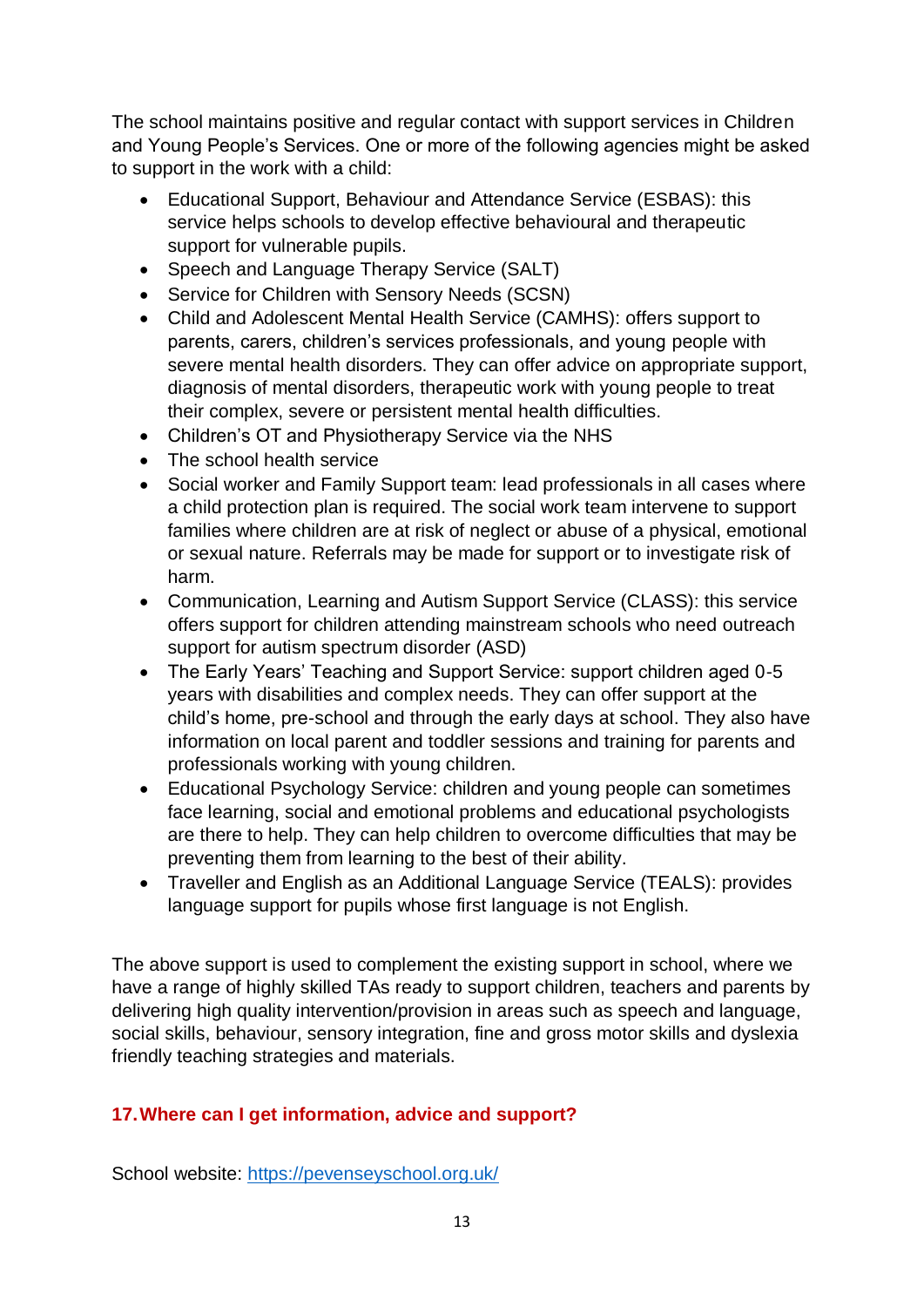The 'local offer' on the internet: [www.eastsussex.gov.uk/localoffer](http://www.eastsussex.gov.uk/localoffer)

Parent Information:

Contact Mrs Karen Richardson Contact 01323 762269/ [krichardson@pevenseyschool.org.uk](mailto:krichardson@pevenseyschool.org.uk)

SEND information, advice and support service. They provide impartial advice and help for children and young people with special educational needs and disabilities and their parents and carers.

0345 60 80 192

[informationforfamilies@eastsussex.gov.uk](mailto:informationforfamilies@eastsussex.gov.uk)

[www.eastsussex.gov.uk/sendadvice](http://www.eastsussex.gov.uk/sendadvice)

#### **18.What do I do if I am not happy or if I want to complain?**

We are always interested to know how you feel about your child's education, and there are regular occasions when we seek parents' and carers' opinions throughout the year.

If you have any concerns about your child's education or well-being at school, please speak to their class teacher as soon as possible. Teachers are available for informal discussion after school. For a longer discussion, an appointment can be made by speaking to the School Office. If the issue is not resolved at this stage, this can then be dealt with informally by our Inclusion Manager (if your child has SEN), our Deputy Headteachers or Headteacher.

It is in everyone's interest that complaints are resolved at the earliest possible stage. Where informal discussion has not been successful, a parent or carer may feel it necessary to make a formal complaint. The school complaints procedure is available on our website or from the School Office.